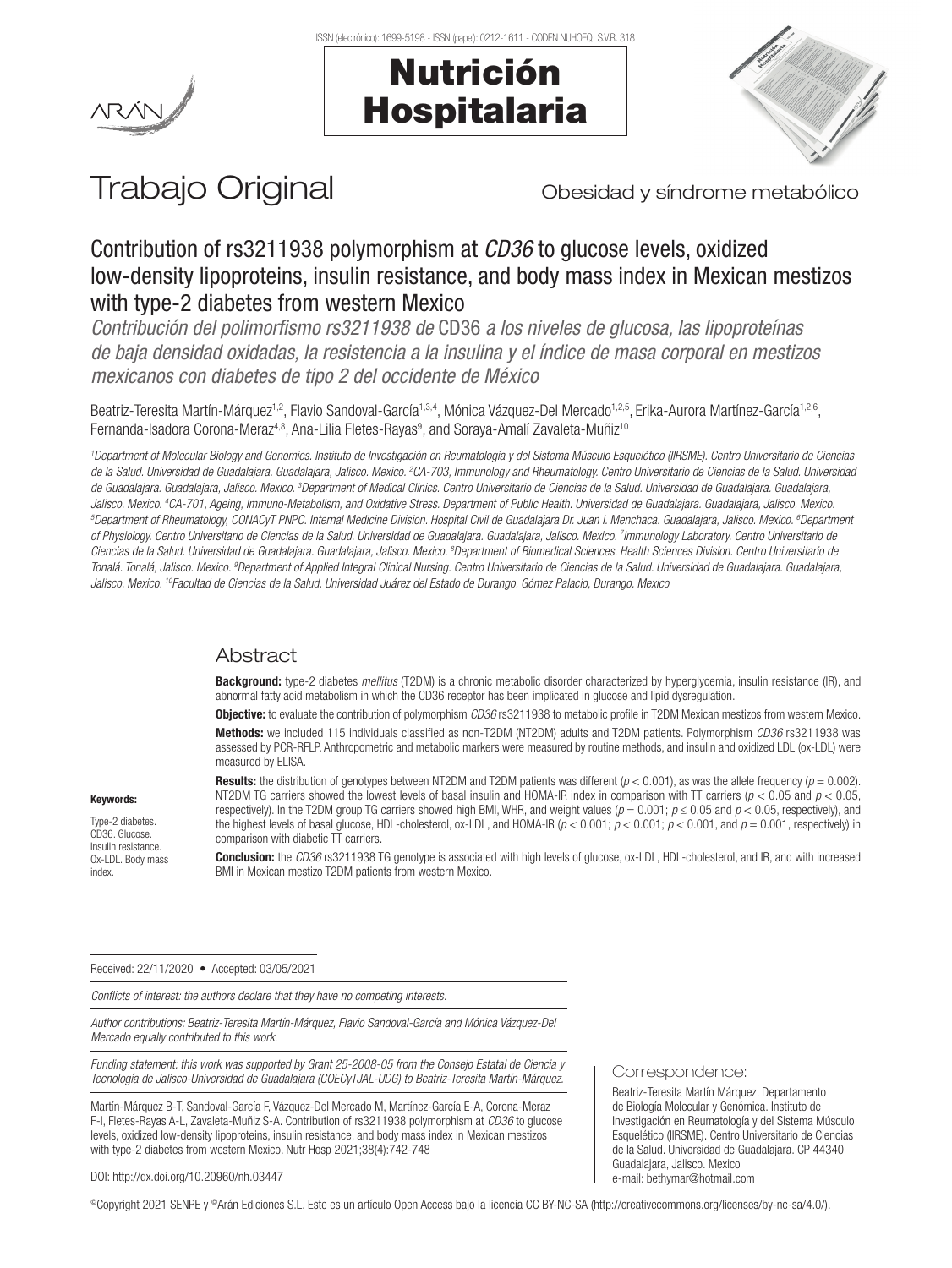#### Resumen

Antecedentes: la diabetes *mellitus* de tipo 2 (DMT2) es un trastorno metabólico crónico caracterizado por hiperglucemia, resistencia a la insulina (RI) y metabolismo anormal de ácidos grasos en el que se ha implicado el receptor CD36 en la disregulación de la glucosa y los lípidos.

Objetivo: evaluar la contribución del polimorfismo *CD36* rs3211938 al perfil metabólico en individuos mestizos mexicanos con DMT2 del occidente de México.

Métodos: se incluyeron 115 individuos clasificados en adultos sin DMT2 (NDMT2) y pacientes con DMT2. El polimorfismo *CD36* rs3211938 se identificó mediante PCR-RFLP. Las mediciones antropométricas y metabólicas se realizaron mediante métodos de rutina y la insulina y las LDL-oxidadas (LDL-ox) se midieron por ELISA.

#### Palabras clave:

Diabetes de tipo 2. CD36. Glucosa. Resistencia a la insulina. LDL-ox. Índice de masa corporal.

Resultados: las distribuciones de los genotipos entre los pacientes NDMT2 y DMT2 fueron diferentes (*p* < 0,001), así como la frecuencia alélica (*p* = 0,002). Los individuos NDMT2 portadores del genotipo TG mostraron niveles más bajos de insulina basal e índice HOMA-IR en comparación con los portadores del genotipo TT (*p* < 0,05 y *p* < 0,05, respectivamente). En el grupo DMT2, los portadores del genotipo TG presentaron valores elevados de índice de masa corporal (IMC), índice cintura-cadera (ICC) y peso (*p* = 0,001; *p* < 0,05 y *p* < 0,05, respectivamente) y niveles más altos de glucosa basal, HDL-colesterol, LDL-ox y HOMA-IR (*p* < 0,001; *p* < 0,001; *p* < 0,001 y *p* = 0,001, respectivamente) en comparación con los portadores del genotipo TT.

Conclusión: el genotipo TG del polimorfismo *CD36* rs3211938 se asocia a altos niveles de glucosa, ox-LDL, HDL-colesterol y RI, y a aumentos del IMC en los pacientes mestizos mexicanos con DMT2 del occidente de México.

#### INTRODUCTION

Type-2 diabetes *mellitus* (T2DM) is a chronic metabolic disorder characterized by hyperglycemia, insulin resistance (IR), and abnormal fatty acid metabolism. It is a non-communicable chronic degenerative disease associated with premature death from cardiovascular complications and cancer among the adult population (1). Diabetes onset is caused by an interaction between environmental factors (smoking, sedentary lifestyle, and high-fat foods) and genes, where it has been proven a strong heritable component that contributes to individual differences in T2DM susceptibility (2). Mexico is one of the leading countries in number of cases of diabetes in the Americas (3), and the prevalence of diagnosed diabetes in Mexican adults according to The National Health and Nutrition Survey 2016 (ENSANUT 2016) was 9.4 % (10.3 % in women and 8.4 % in men) (4). The Mexican population is a race result of admixture among different genetic origins including European, Amerindian, and African populations, whose contributions to genetic variations determine the predisposition to develop diabetes among Mexican individuals (5-7). Worldwide studies have identified candidate genes in proteins related to insulin pathway and lipid metabolism, in addition to certain genetic polymorphisms that are involved in the predisposition to and severity of diabetes in a population with different genetic origins (6). There have been identified over 100 *loci* associated with T2DM predisposition, of which those related to abnormal FA metabolism have been studied (1). CD36 is an 88 kDa transmembrane class B2 scavenger receptor that binds with high affinity to collagen, thrombospondin, long-chain FAs, and oxidized LDL (ox-LDL), and degrades advanced glycation endproducts (AGEs) involved in diabetic vascular and renal complications (8). CD36 is expressed in monocytes/macrophages, adipocytes, smooth muscle cells, platelets, and enterocytes among others cells, and has an influence on glucose homeostasis affecting insulin signaling pathways, which may cause pancreatic ß-cell dysfunction (9-11). CD36 is encoded by a single-copy gene at human chromosome 7q11.2, is coded for by 15 exons differentially regulated by several upstream promoters, and extends for at least 36 kb (12). of lipid metabolism, coronary artery disease (CAD), IR, familial T2DM, and increased body mass index (BMI) (10,13). Genomewide association (GWA) studies revealed that 15 *CD36* single-nucleotide variants (SNVs) have been associated with risk of stroke, obesity, and left ventricular mass (2,14). The SNV rs3211938 in *CD36* (also known as T1264G and T188G) is a coding variant identified in exon X at the 188 nucleotide that inserts a stop codon at amino acid 325, resulting in a truncated protein associated with a reduction of CD36 levels by around 50 % (15). This polymorphism is involved in susceptibility to malaria, IR development, and risk of coronary artery disease (9,13). The aim of the present study was to analyze the contribution of the *CD36* rs3211938 variant to anthropometric measurements and metabolic markers in T2DM patients from western Mexico.

Genetic variants in *CD36* have been associated with modulation

#### METHODS

#### SUBJECT ASSESSMENT

A cross-sectional study that included 115 non-related Mexican mestizo subjects (i.e, according to the National Institute of Anthropology, mestizo is a person born in Mexico with a Spanish-derived last name and a family history of Mexican ancestors for at least three generations (16)) from western Mexico. We classified volunteers in two groups: 63 normoglycemic non-diabetic (NT2DM) adults and 62 subjects with T2DM who at the time of the recruitment did not have hypertension, infectious diseases, a diagnosis of CVD, any malignancies, pregnancy, or renal disease. T2DM patients were recruited from Hospital Civil "Dr. Juan I. Menchaca" in Guadalajara, Jalisco, Mexico. The criteria for T2DM diagnosis were based on the American Diabetes Association (ADA) guidelines (17) and included hemoglobin (Hb) A1c  $\geq 6.5$  %, fasting plasma glucose (FPG)  $\geq 126$  mg/dL, and oral glucose tolerance test (OGTT) with 2-hour plasma glucose (PG) ≥ 200 mg/dL. The majority of T2DM patients were treated with metformin with dosages ranging from 500 to 1000 mg per day.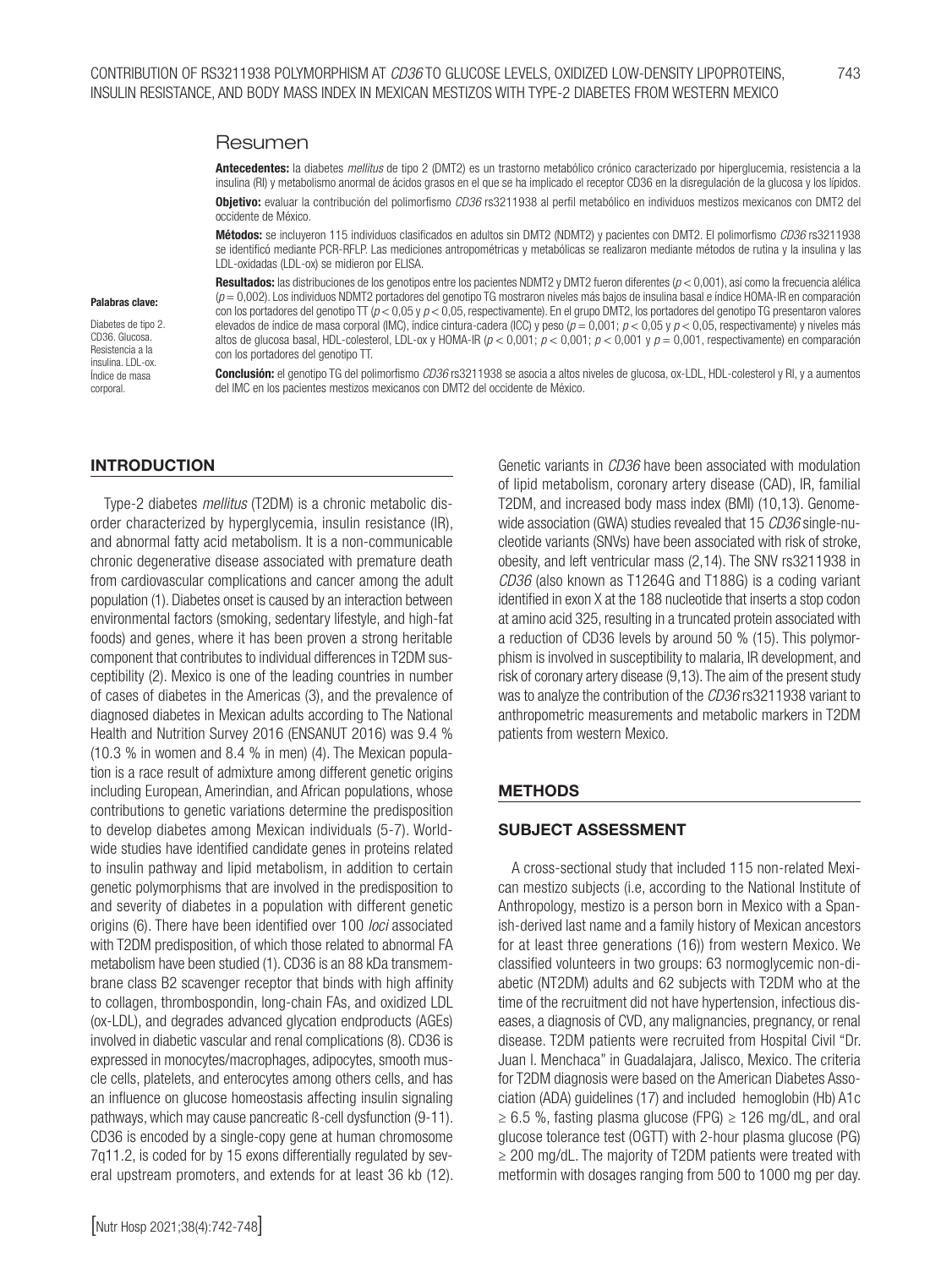For study purposes, exclusion criteria for T2DM included malignancy, renal, hepatic or thyroid disease, pregnancy, smokers, and treatment with statins and lipid-lowering drugs at the time of recruitment. A structured questionnaire was applied to each NT2DM and T2DM subject to evaluate demographical and clinical variables.

#### **ETHICS**

The protocol was approved by the IRB committee at Hospital Civil "Dr. Juan I. Menchaca" with the number 957/09, and by the Investigation, Ethics and Biosafety Committee of Centro Universitario de Ciencias de la Salud, Universidad de Guadalajara, with number CI-7108.

#### ANTHROPOMETRIC MEASUREMENTS

Anthropometric measurements were taken in duplicate as follows: height was measured by using a stadiometer (Seca Gmbn & Co. Kg™, Hamburg, Germany); body weight and total body fat were determined by using bioelectrical impedance analysis (TANITA BC-577F body composition analyzer, Tokyo, Japan). Waist circumference (WC) was measured midway between the inferior margin of the ribs and the superior border of the iliac crest, and hip circumference (HC) at the fullest point around the buttocks by using an anthropometric fiberglass tape (Seca Gmbn & Co. Kg™, Hamburg, Germany) with a length of 0.0-205 cm and a precision of  $\pm$  0.5 mm. BMI was calculated as weight (kg) divided by height (m<sup>2</sup>) (18), and the waist-hip radio (WHR) was calculated as WC divided by HC. The HOMAR-IR index was calculated with the following formula:  $HOMA-IR =$  fasting insulin level ( $\mu$ IU/mL) x fasting glucose level (mg/dL)/450 (19). Blood pressure was measured twice with a certified sphygmomanometer (WelchAllyn™ FlexiPort™ Reusable Blood Pressure Cuff DS5811) after 15 minutes of rest in the supine position. We used the World Health Organization (WHO) criteria to classify individuals with normal weight and overweight (<  $25.0 \text{ kg/m}^2$  and  $\geq 25.0 \text{ kg/m}^2$ , respectively) (20-22). The WHR cut-off was approximately 0.90 for men and 0.85 for women (20), and IR was considered for a HOMA-IR value  $> 2.52$  (18).

#### LABORATORY ASSESSMENT FOR METABOLIC PROFILE

Venous fasting blood was drawn by peripheral venipuncture and was centrifuged at 3,500 rpm for 15 minutes. Serum was collected and stored at -20 ºC until further analysis. The serum concentrations of basal glucose (mg/dL), high-density lipoprotein cholesterol (HDL-c), low-density lipoprotein cholesterol (LDL-c), and HbA1c were determined with routine colorimetric, enzymatic, and immunoturbidimetry methods (Randox™ Laboratories, 55 Diamond Road, Crumlin Co. Antrim, Northern Ireland, UK).

The FPG cut-off for normoglycemic subjects was  $\leq 100$  mg/dL (23). Using a commercial enzyme-linked immunosorbent assay (ELISA) we determined basal insulin levels (µIU/mL) with a sensitivity of 0.25 µIU/mL (intra-assay VC  $\leq$  5 % and inter-assay VC ≤ 10 %, GenWay Biotech™, INC. 7700 Ronson Road, Ste 100, San Diego, CA 92111, USA), and ox-LDL (ng/mL) with a sensitivity of 4.130 ng/mL (intra-assay VC 3.9 %-5.7 % and inter-assay VC 11.8 %-9.90 %, Immundiagnostik™ AG, Stubenwald-Alle 8a, D-64625 Bensheim, Germany).

#### *CD36* rs3211938 SNP ANALYSIS

Fasting blood was obtained with EDTA tubes and DNA was extracted according to Miller's modified technique (24). DNA was kept at -20 °C until the PCR analysis. Genotypes were analyzed by PCR-RFLP as described elsewhere (25). A 212-pb fragment corresponding to exon 10 of *CD36* was amplified using the following primers: forward 5'-CTATGCTGTATTTGAATCCGACGTT-3' and reverse 5'-CTGTGCTACTGAGGTTATTTACTC-3'. The PCR product was incubated for 12 hours at 37 °C with *Ndel* restriction enzyme (New England Biolabs™, Beverly, MA, USA). The homozygote wild type genotype (TT) is recognized by the enzyme, which splits the fragment in two segments, of 148 and 64 bp, respectively. The homozygote polymorphic genotype (26) remains uncut and runs as a single 212-bp band, whereas the heterozygote genotype (TG) produces 212-, 148-, and 64-bp fragments. Both PCR product and digestion were verified in a 6 % PAGE, and silver staining was used to confirm the pattern of the bands. Two of each genotype was randomly analyzed by automatic sequencing, and genotypes were confirmed.

#### STATISTICAL ANALYSIS

Clinical and laboratory characteristics were analyzed with Student's test-test or the Mann-Whitney *U*-test as appropriate. Allelic and genotypic frequencies were evaluated by Pearson's chi-square test/Fisher's exact test. The Hardy-Weinberg equilibrium was computed by the chi-square test. Results are given as mean  $\pm$  standard deviation (SD) or median with 25<sup>th</sup> and 75<sup>th</sup> percentiles. Data were analyzed using the statistics software SPSS v23 (IBM Inc., Chicago, IL, USA). A two-tailed p-value less than 0.05 was considered statistically significant.

#### RESULTS

#### ANTHROPOMETRIC PARAMETERS

We included 115 individuals classified in two groups: NT2DM adults ( $n = 58$ ) and T2DM patients ( $n = 57$ ), of whom 69.8 % and 67.7 % were female and aged  $42 \pm 16.5$  and  $47.7 \pm 17.6$  years, respectively. We obtained statistical differences in BMI, WHR index, weight, percentage of total body fat,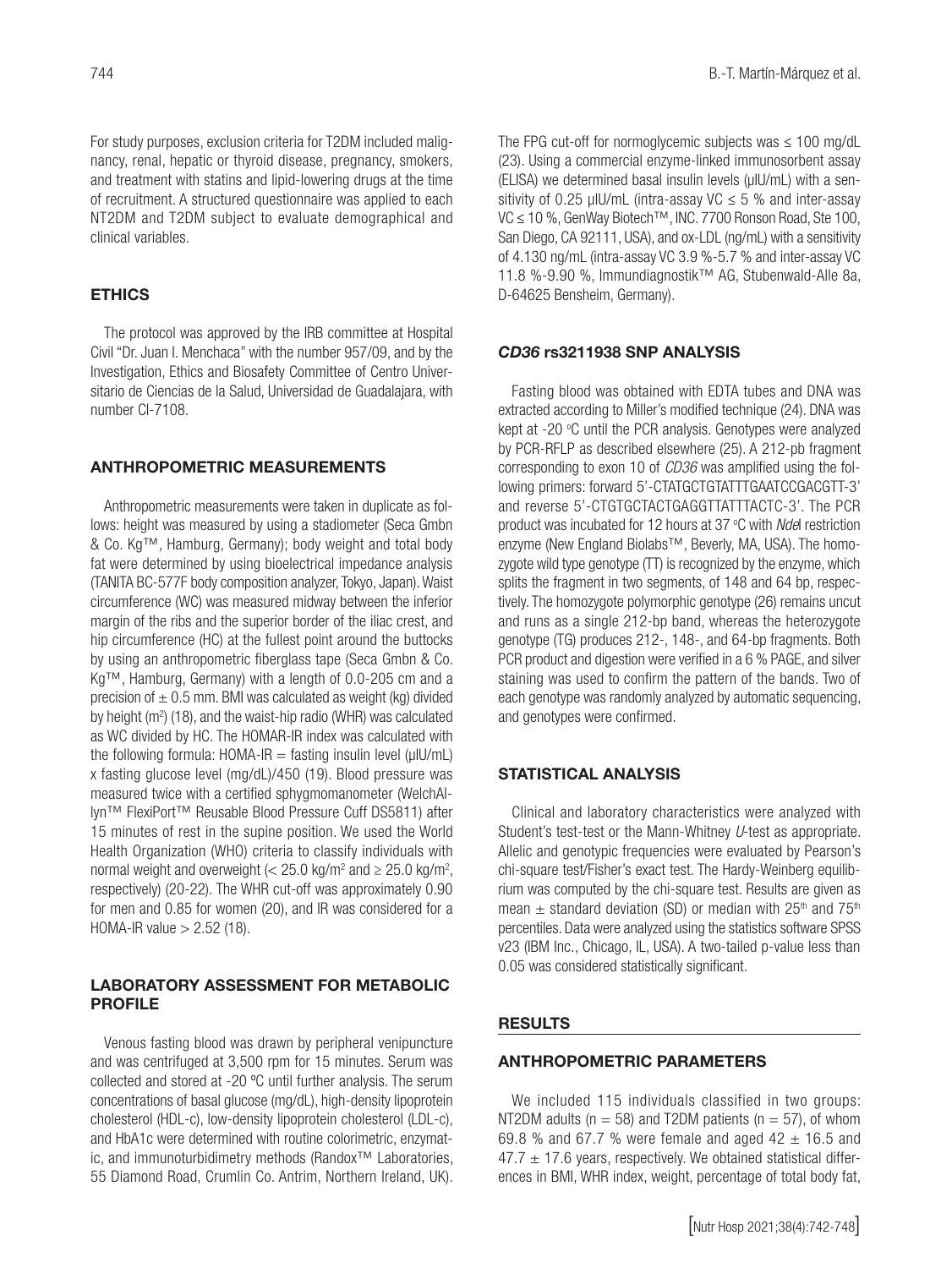and weight/fat between NT2DM and T2DM patients (Table I). The diastolic and systolic blood pressures were within normal values among study subjects.

#### METABOLIC PROFILE

We observed higher basal glucose levels and HOMA-IR index in T2DM patients, in comparison to NT2DM individuals (152.48 ± 66.34 *vs*. 91.27 ± 9.46 mg/dL; *p <* 0.001, and  $10.96 \pm 10.89$  *vs.*  $5.54 \pm 1.63$ ;  $p = 0.001$ , respectively), and increased levels of  $ox$ -LDL (581.77  $\pm$  277.0 *vs.* 332.17 ± 364.06 mg/dL*.*; *p <* 0.001, respectively) (Table I). In addition, we performed an analysis in NT2DM and T2DM subjects taking into account the WHO criteria for degree of overweight through BMI, and observed the following data: basal glucose levels and HOMA-IR presents differences between normal-weight and overweight T2DM subjects (90.63 ± 7.77 *vs.*  162.91  $\pm$  63.74 mg/dL,  $p$  < 0.001; 4.61  $\pm$  1.27 *vs.*8.58  $\pm$  4.23, *p <* 0.001, respectively), and higher levels of glucose in NT2DM normoweight *vs.* T2DM normoweight individuals (90.63 ± 7.77

*vs.* 182.72 ± 131.31 mg/dL; *p =* 0.038, respectively). We did not observe any differences between individuals in basal insulin levels despite the presence of overweight.

#### *CD36* rs3211938 GENOTYPING ANALYSIS AND ALLELIC FREQUENCIES

The PCR-RFLP analysis confirmed the genotypes TT and TG for *CD36* rs3211938 in 115 individuals, while the GG genotype was not found in our population. The distribution of genotypes between NT2DM and T2DM subjects was different (*p* < 0.001), as was the allele frequency  $(p = 0.002)$  (Table II). All genotype frequencies were in Hardy-Weinberg equilibrium.

#### CONTRIBUTION OF *CD36* rs3211938 TO ANTHROPOMETRIC AND METABOLIC MARKERS

When we analyzed the *CD36* rs3211938 association with clinical parameters, we observed that in the NT2DM group carriers of the

|                          | NT <sub>2</sub> DM  | T <sub>2</sub> DM   |           |  |
|--------------------------|---------------------|---------------------|-----------|--|
| <b>Measurement</b>       | $n = 58$            | $n = 57$            | p-value   |  |
| Age (years)              | $42.08 \pm 16.51$   | $47.70 \pm 17.65$   | <b>NS</b> |  |
| Female (%)               | 69.8                | 67.7                | <b>NS</b> |  |
| DBP (mmHg)               | $74.81 \pm 8.37$    | $76.13 \pm 8.59$    | <b>NS</b> |  |
| SBP (mmHg)               | $116.50 \pm 12.52$  | $120.65 \pm 18.07$  | <b>NS</b> |  |
| Disease duration (years) |                     | $7.68 \pm 7.92$     |           |  |
| <b>Body dimensions</b>   |                     |                     |           |  |
| BMI (kg/m <sup>2</sup> ) | $26.91 \pm 4.99$    | $30.34 \pm 5.26$    | 0.001     |  |
| <b>WHR</b>               | $0.88 \pm 0.16$     | $0.94 \pm 0.08$     | < 0.05    |  |
| Weight (kg)              | $70.29 \pm 15.06$   | $76.04 \pm 15.72$   | < 0.05    |  |
| Total body fat (%)       | $34.12 \pm 9.16$    | $38.65 \pm 7.98$    | < 0.05    |  |
| Weight/fat (%)           | $24.11 \pm 29.24$   | $29.24 \pm 10.29$   | < 0.05    |  |
| Metabolic profile        |                     |                     |           |  |
| Basal glucose (mg/dL)    | $91.27 \pm 9.46$    | $152.48 \pm 66.34$  | < 0.001   |  |
| Basal insulin (µIU/mL)   | $24.40 \pm 6.76$    | $24.40 \pm 8.41$    | <b>NS</b> |  |
| HDLc (mg/dL)             | $67.74 \pm 32.84$   | $84.79 \pm 43.67$   | <b>NS</b> |  |
| LDLc (mg/dL)             | $86.98 \pm 42.38$   | $100.94 \pm 42.81$  | <b>NS</b> |  |
| ox-LDL (ng/mL)           | $332.17 \pm 364.06$ | $581.77 \pm 277.00$ | < 0.001   |  |
| HbA1c (%)                |                     | $6.94 \pm 2.43$     |           |  |
| HOMA-IR                  | $5.54 \pm 1.63$     | $10.96 \pm 10.89$   | 0.001     |  |

#### Table I. Comparison of clinical characteristics between NT2DM and T2DM patients

*n = 115. NT2DM: non-T2DM; T2DM: type-2 diabetes* mellitus; *DBP: diastolic blood pressure; SBP: systolic blood pressure; BMI: body mass index; WHR: waisthip ratio; HDL-c: high-density lipoprotein cholesterol; LDL-c: low-density lipoprotein cholesterol; ox-LDL: oxidized low-density lipoprotein cholesterol; HbA1c: hemoglobin A1c; HOMA-IR: homeostatic model assessment-insulin resistance. Qualitative data are expressed as frequencies (%); quantitative data are presented as means ± standard deviation (SD). Student's t-test or the Mann-Whitney U-test were used.*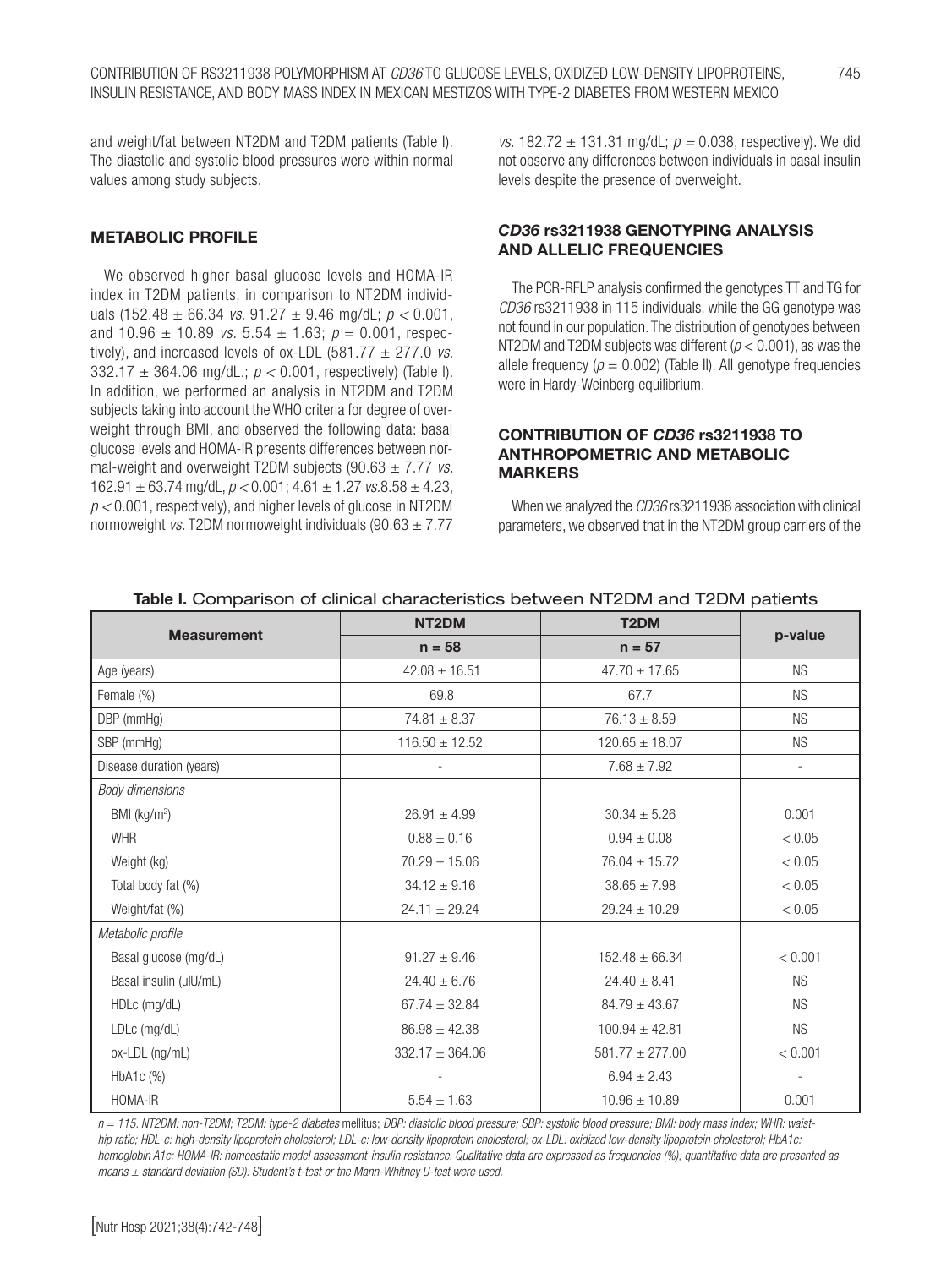| <b>Study groups</b> | Genotype, $n$ $(\%)$ |            |       | Allele, $n$ $(\%)$ |          |  |
|---------------------|----------------------|------------|-------|--------------------|----------|--|
|                     | T/T                  | T/G        | G/G   |                    | G        |  |
| NT2DM               | 46 (79.3)            | 12 (20.68) | 0(0)  | 104 (89.6)         | 12(10.4) |  |
| T2DM                | 28 (49.12)           | 29 (50.87) | 0 (0) | 85 (74.5)          | 29(25.5) |  |
| *p-value            | < 0.001              |            | 0.002 |                    |          |  |

#### Table II. *CD36* rs3211938 polymorphism distribution in NT2DM and T2DM patients

*n = 115. NT2DM: non-T2DM; T2DM: type-2 diabetes* mellitus; *T: wild-type allele; G: polymorphic allele. \*Significant differences: Fisher's exact test.*

#### Table III. Comparison of clinical characteristics between *CD36* rs3211938 carriers among NT2DM and T2DM patients

|                        | NT <sub>2</sub> DM |                    |           | T <sub>2</sub> DM  |                    |           |
|------------------------|--------------------|--------------------|-----------|--------------------|--------------------|-----------|
| <b>Measurement</b>     | T/T                | T/G                | p-value   | T/T                | T/G                | p-value   |
|                        | $n = 46$           | $n = 12$           |           | $n = 28$           | $n = 29$           |           |
| DBP (mmHg)             | $75.26 \pm 8.47$   | $74.32 \pm 8.67$   | <b>NS</b> | $76.17 \pm 8.66$   | $76.21 \pm 8.49$   | <b>NS</b> |
| SBP (mmHg)             | $116.43 \pm 12.62$ | $115.13 \pm 12.77$ | <b>NS</b> | $120.32 \pm 18.24$ | $120.63 \pm 17.83$ | <b>NS</b> |
| <b>Body dimensions</b> |                    |                    |           |                    |                    |           |
| BMI ( $kg/m2$ )        | $26.6 \pm 4.8$     | $27.1 \pm 5.75$    | <b>NS</b> | $29.9 \pm 5.07$    | $30.83 \pm 5.64$   | 0.001     |
| <b>WHR</b>             | $0.88 \pm 0.18$    | $0.86 \pm 0.06$    | <b>NS</b> | $0.93 \pm 0.05$    | $0.94 \pm 0.08$    | < 0.05    |
| Weight (kg)            | $70.64 \pm 15.2$   | $68.1 \pm 15.8$    | <b>NS</b> | $74.86 \pm 17.7$   | $77.4 \pm 15.3$    | < 0.05    |
| Weight/fat (%)         | $23.64 \pm 25.6$   | $25.6 \pm 9.85$    | <b>NS</b> | $28.43 \pm 13.9$   | $30.43 \pm 90.0$   | <b>NS</b> |
| Total body fat (%)     | $33.42 \pm 8.8$    | $37.04 \pm 8.67$   | <b>NS</b> | $40.05 \pm 10.6$   | $38.65 \pm 6.37$   | < 0.05    |
| Metabolic profile      |                    |                    |           |                    |                    |           |
| Basal glucose (mg/dL)  | $91.7 \pm 9.44$    | $91.33 \pm 11.0$   | <b>NS</b> | $149.1 \pm 80.2$   | $152.0 \pm 55.1$   | < 0.001   |
| Basal insulin (mg/dL)  | $24.9 \pm 6.86$    | $21.1 \pm 3.85$    | < 0.05    | $25.6 \pm 9.4$     | $22.6 \pm 7.2$     | <b>NS</b> |
| HDLc (mg/dL)           | $62.5 \pm 29.3$    | $80.6 \pm 42.0$    | <b>NS</b> | $76.7 \pm 43.5$    | $93.4 \pm 45.0$    | < 0.001   |
| LDLc (mg/dL)           | $93.9 \pm 41.2$    | $68.4 \pm 45.6$    | <b>NS</b> | $93.7 \pm 30.5$    | $104.8 \pm 52.1$   | <b>NS</b> |
| Ox-LDL (mg/dL)         | $344.7 \pm 390.5$  | $284.8 \pm 332.3$  | <b>NS</b> | $567.2 \pm 234.0$  | $611.6 \pm 227.8$  | < 0.001   |
| $HbA1c$ $(\%)$         |                    |                    | $\sim$    | $6.7 \pm 2.9$      | $6.8 \pm 1.9$      | <b>NS</b> |
| HOMA-IR                | $5.57 \pm 1.74$    | $4.73 \pm 0.80$    | < 0.05    | $14.72 \pm 8.50$   | $17.21 \pm 3.98$   | 0.001     |

*n = 115. NT2DM: non-T2DM; T2DM: type-2 diabetes* mellitus; *DBP: diastolic blood pressure; SBP: systolic blood pressure, BMI: body mass index; WHR: waist-hip ratio; HDL-c: high-density lipoprotein cholesterol; LDL-c: low-density lipoprotein cholesterol; ox-LDL: oxidized low-density lipoprotein cholesterol; HbA1c: hemoglobin A1c; HOMA-IR: homeostatic model assessment-insulin resistance. Data are presented as mean ± SD. Mann-Whitney U-test.*

TG genotype showed the lowest levels of basal insulin and HOMA-IR in comparison to TT carriers (21.1 ± 3.85 *vs.* 24.9 ± 6.86 mg/ dL; *p* ≤ 0.05; 4.73 ± 0.80 *vs.* 5.57 ± 1.74; *p* ≤ 0.05, respectively). In the T2DM group we observed that TG carriers presented higher BMI, WHR, and weight values (30.83 ± 5.64 *vs.*  $29.9 \pm 5.07$  kg/m<sup>2</sup>;  $p = 0.001$ ;  $0.94 \pm 0.08$  *vs.*  $0.93 \pm 0.05$ ; *p* ≤ 0.05 and 77.4 ± 15.3 *vs*. 74.86 ± 17.7 kg; *p* ≤ 0.05, respectively), and the highest levels of basal glucose, HDL-c, ox-LDL, and HOMA-IR (152.0 ± 55.1 *vs.* 149.1 ± 80.2 mg/dL; *p* < 0.001; 93.4 ± 45.0 *vs*. 76.7 ± 43.5 mg/dL; *p* < 0.001; 611.6 ± 227.8 *vs*. 567.2 ± 234.0 mg/dL; *p* < 0.001 and 117.21 ± 3.98 *vs.*  $4.72 \pm 8.50$ ,  $p = 0.001$ , respectively) in comparison to T2DM TG carriers. Only one parameter, percentage of total body fat, was higher in TT- *vs.* TG-carrying T2DM patients (40.05 ± 10.6 *vs*. 38.65  $\pm$  6.37 %;  $p \le 0.05$ , respectively) (Table III).

#### **DISCUSSION**

Diabetes is an epidemic disease with a high death rate over the last 10 years. In 2018, Mexico occupied the sixth place worldwide in diabetes prevalence, and specialists have stated that the country will rise to the fifth place for 2025 (27,28). Approximately 93 % of the total Mexican population are mestizos, and western Mexico, specifically the state of Jalisco, presents a racial admixture of Amerindian in 12 %, African in 9 %, Euroasian in 19 %, and European in 60 % (7) of the population. The individual genetic susceptibility that contributes to diabetes onset in mestizos derives mainly from the Amerindian ancestry; however, genetic risk variants common in Europeans are responsible for part of the genetic background of T2DM among Mexicans (5). Diabetes etiology is multifactorial and includes ethnicity, sedentary lifestyle,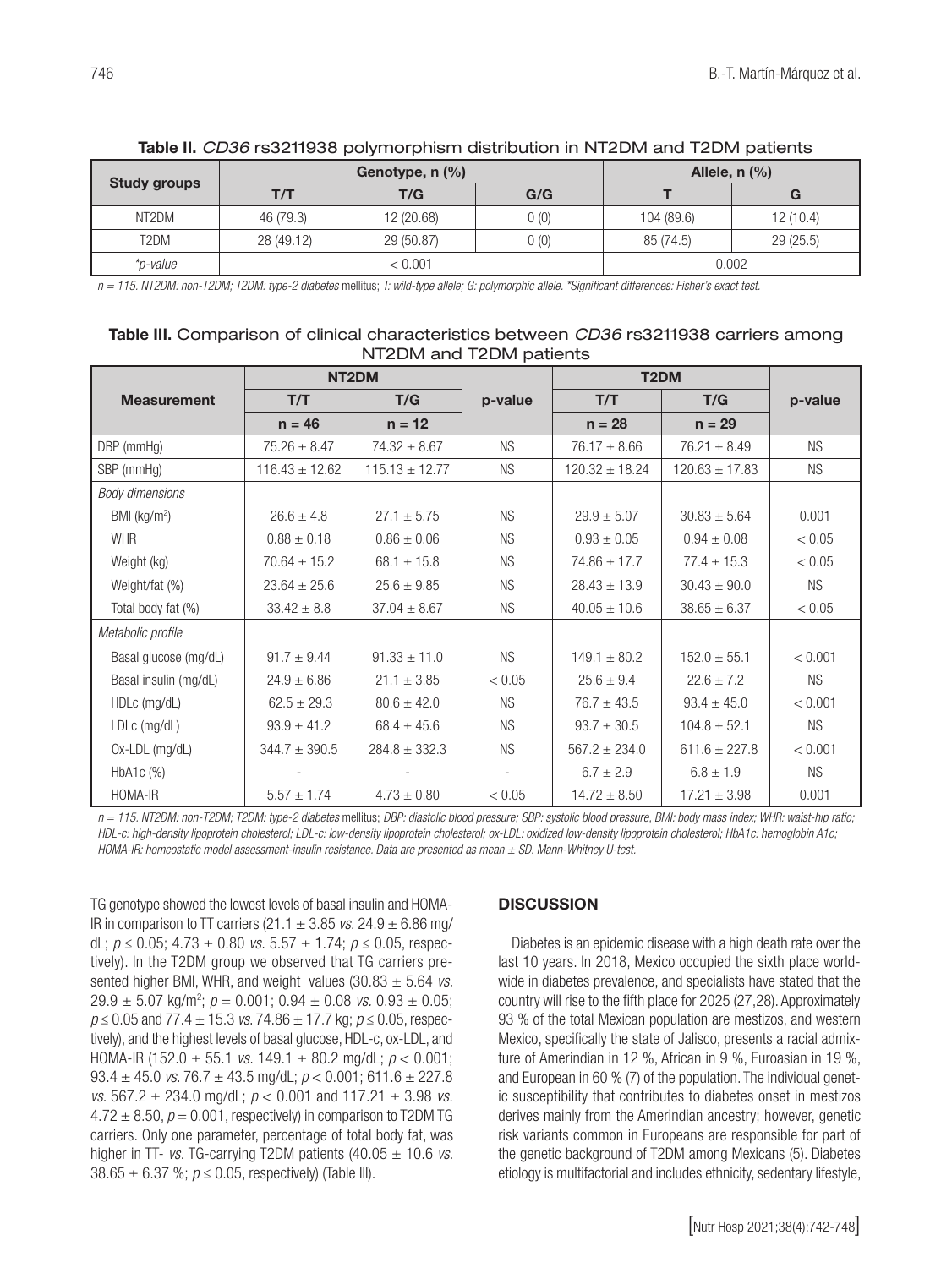overweight, obesity, dyslipidemia, family history, high-fat diet, and polymorphism in genes related to the metabolic pathways involved in insulin resistance and lipid metabolism (29). However, obesity is more common in women than in men, and age and BMI are relevant in men (30). CD36 is a scavenger receptor for ox-LDL and fatty acid transporter in the muscle and adipocytes that has been related to the pathogenesis of atherosclerosis, the main cause of morbidity and mortality in T2DM (31).

With the purpose of analyzing the role played by CD36 in the pathogenesis of T2DM, we conducted a study in a mestizo western Mexican group of T2DM and normoglycemic (NT2DM) adults in order to assess the contribution of the *CD36* rs3211938 variant to the molecular regulation of CD36 monocyte expression as related to anthropometric parameters and serum lipids. We observed high CD36 PMBC expression levels in normoglycemic NT2DM adults when compared to T2DM patients. Although glucose levels are within normal limits in NT2DM subjects, insulin levels are high and HOMA-IR index value is classified as IR. Also, this group presents high levels of LDL-c, ox-LDL and HDL-c that are considered risk factors for cardiovascular disease in the Mexican population (32). An altered response to insulin and dyslipidemia could induce an overexpression of CD36 in PBMC. Insulin can induce CD36 translocation from an intracellular deposit to the plasma membrane (33), and ox-LDL induce complex transcriptional changes in monocyte-derived macrophages, up-regulating CD36 expression (34). Meanwhile, HDL-c is susceptible to oxidation in an environment of metabolic dysregulation and gains pro-atherogenic properties; this proinflammatory HDL-c augments cholesterol's influx capacity in macrophages as noted by CD36 overexpression and foam cell formation (8,35). When we performed an analysis taking account the WHO International Classification for degree of overweight ( $\geq 25.0$  kg/m<sup>2</sup>), we observed the highest glucose levels and HOMA-IR indexes in T2DM patients with overweight as compared to subjects with normal weight.

Regarding the *CD36* rs3211938 variant, we were unable to obtain the polymorphic genotype in our sample; nevertheless, we observed a higher frequency of the TG genotype in T2DM patients as compared to the NT2DM group. The absence of the GG genotype in our western Mexican mestizo population is in accordance with studies that reveal that the deficiency in CD36 due to genetic variations is less common in subjects of European ancestry, with values around  $< 0.3$  % (15,36). The impact of the *CD36* rs3211938 G allele was studied concerning susceptibility and endothelial dysfunction in T2DM. Gautam *et al.* observed in a North Indian population an association of rs3211938 with T2DM where the TG genotype was present in 95 % of diabetic patients, with a frequency of the G allele of 49 % (37). Meanwhile, Shibao *et al.* found in a series of African American women a frequency of 27 % of TG genotype and 15 % of G allele, where endothelial dysfunction was attributed to G+ carriers (26). In our population, we observed that the T2DM group had the heterozygous genotype in 50.87 % of case, *versus* 20.68 % of NT2DM subjects, and the G allele in 25.5 % *vs.* 10.4 % of subjects. When we analyzed the effects of *CD36* rs3211938 on anthropometric parameters,

serum lipoproteins, and metabolic profile, we observed that NT2DM TG carriers showed the lowest levels of basal insulin and HOMA-IR index when compared to TT subjects. On the other hand, in the T2DM group, carriers of the TG genotype showed the highest levels of BMI, WHR, HOMA-IR, high weight, and increased levels of basal glucose, HDL-c, LDL-c, and ox-LDL when compared to diabetic patients with the TT genotype. We observed a differential effect of the TG genotype between NT2DM and T2DM patients, which could be related to high body fat deposits, and insulin resistance, with higher LDL-c, HDL-c, and ox-LDL levels in diabetic patients. Love Gregory *et al.* in 2008 demonstrated that homozygous individuals for *CD36* rs3211938 (G/G) lacked CD36 expression in monocytes and platelets, whereas heterozygous (T/G) subjects had haploinsufficiency associated to higher HDL-c levels (12). Studies in Japanese T2DM patients with CD36 deficiency showed that diabetics had the highest levels of glucose, HbA1c, HDL-c, and BMI when compared to non-diabetic, CD36-deficient subjects (38). Gautam *et al.* in 2013 found that the G allele had a greater association with biochemical parameters such as fasting glucose, total cholesterol, total triglycerides, LDL-c, and very low-density protein cholesterol (VLDL-c) in T2DM patients; and in a recent study they observed higher BMIs in G+ individuals in families with a history of diabetes (37).

The presence of hyperinsulinemia and dyslipidemia is increasing in western countries, and these could be important factors modulating CD36 expression. In an environment of chronic dysregulation mediated by a defective response to insulin actions in the muscle and adipose tissue, adipocytes release higher amounts of free FAs that may induce hepatic IR and oxidative stress. It has been demonstrated that high insulin concentrations and increased intracellular FA availability stimulate CD36 overexpression at the plasma membrane in obese rat hepatocytes, leading to an unbalanced energetic metabolism (39). On the other hand, it has been observed that CD36 expression is modulated in macrophages by reactive oxygen species (ROS) generated by prolonged hyperglycemia and the accumulation of AGEs. Studies confirmed that CD36 deficiency prevents ROS production in the presence of high glucose levels in chronic kidney disease, thus CD36 has an important role in mediating oxidative stress injury in diabetes (40).

We consider that one limitation of our study was sample size. Further studies must consider a larger sample to obtain a stronger association of the *CD36* rs3211938 SNV among T2DM patients. On the other hand, CD36 is a multifunctional scavenger receptor expressed in a wide variety of cells, and further studies are needed to elucidate the contribution of the *CD36* SNV to CD36 membrane expression levels in the scenario of metabolic disturbances in a western Mexican population.

#### **CONCLUSIONS**

In this study, the *CD36* rs3211938 TG genotype is associated with high levels of glucose, ox-LDL, HDL-c, and IR, as well as with increased BMI in T2DM patients from western Mexico.